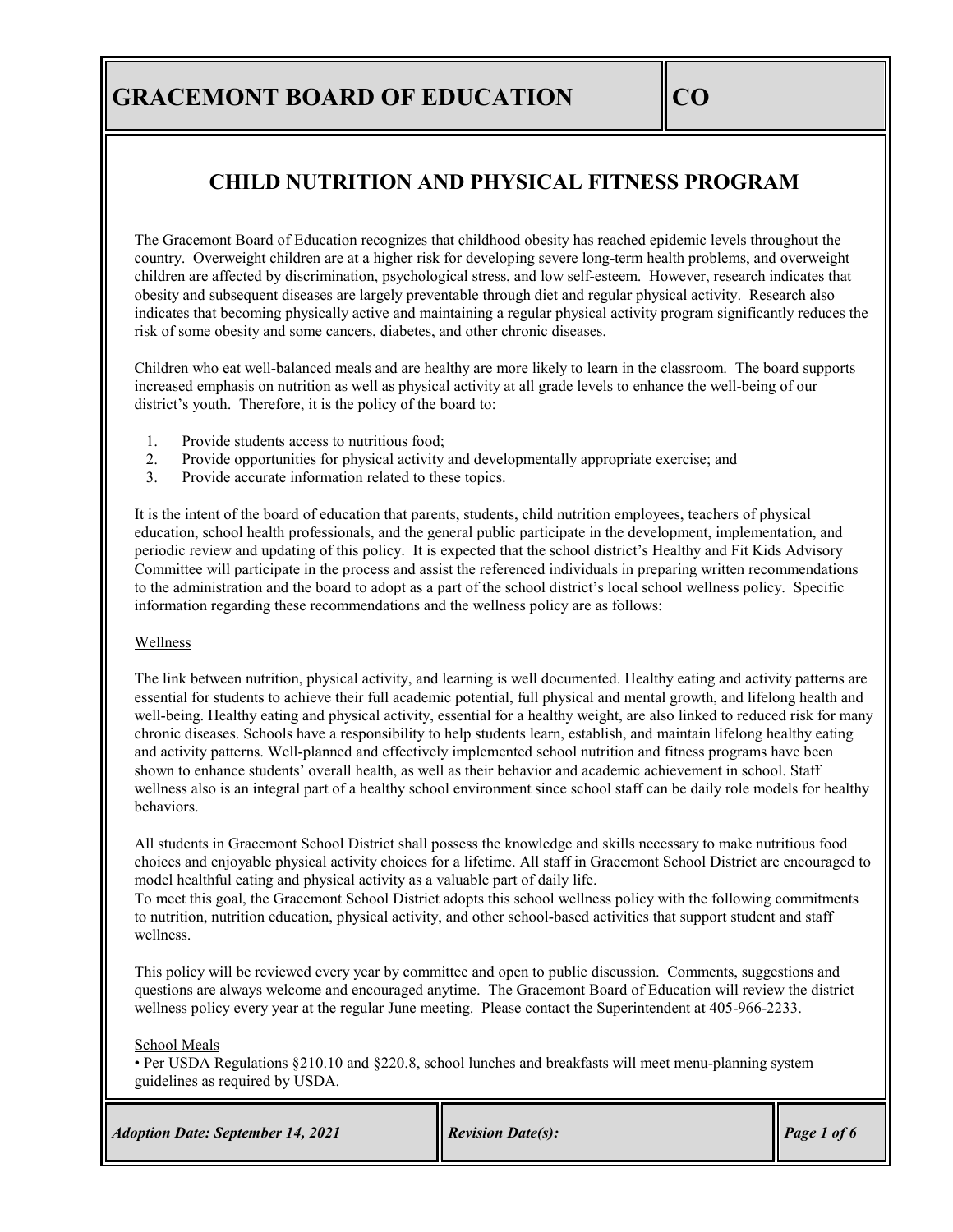## **CHILD NUTRITION AND PHYSICAL FITNESS PROGRAM (Cont.)**

• Per USDA Regulation §210.10, school lunches will provide 1/3 of the recommended dietary allowances (RDA) for calories, protein, calcium, iron, vitamin A, and vitamin C as required by USDA.

• Per USDA Regulation §220.8, school breakfasts will provide 1/4 of the RDA for calories, protein, calcium, iron, vitamin A, and vitamin C as required by USDA.

• Per USDA Regulations §210.10 and §220.8, the total calories from fat in school meals will be limited to 30 percent when averaged over one week.

• Per USDA Regulations §210.10 and §220.8, the total calories from saturated fat in school meals will be less than 10 percent when averaged over one week.

• Per USDA Regulations §210.10 and §220.8, school meals will meet the Dietary Guidelines for Americans.

• Healthy food preparation techniques will be implemented. Food items will not be fried.

• Fruits and/or vegetables will be offered daily at all points of service. Fruits and vegetables should be fresh whenever possible. Frozen and canned fruits should be packed in natural juice, water, or light syrup.

• Schools serving chips will use reduced-fat or baked varieties, rather than the traditional varieties, whenever possible.

• Beverages such as tea, lemonade, and fruit drinks containing less than 50 percent fruit juice will not be offered to students.

• A nutrient analysis of school meals offered to students will be made available upon request.

• School staff will support and encourage student participation in the USDA school meals program.

#### Other Food Items Sold on School Campuses

• Per USDA Regulation §210, Appendix B, foods of minimal nutritional value (FMNV) are prohibited from being sold or served during student meal services in the food service area where USDA reimbursable meals are served or eaten.

• Per the Child Nutrition and WIC Reauthorization Act of 2004, beverage contracts will not restrict the sale of fluid milk products at any time during the school day or at any place on the school premises.

• Per Oklahoma Senate Bill 265 (effective school year 2007-2008), students in elementary schools will not have access to FMNV except on special occasions.

• Per Oklahoma Senate Bill 265 (effective school year 2007-2008), students in middle and junior high schools will not have access to FMNV except after school, at events which take place in the evening, and on special occasions.

• Per Oklahoma Senate Bill 265 (effective school year 2007-2008), diet soda, an FMNV, will be available for sale at the junior high only in vending areas outside of the cafeteria.

• Per Oklahoma Senate Bill 265 (effective school year 2007-2008), healthy food options will be provided at the high school and priced lower than FMNV in order to encourage students and staff to make healthier food choices.

• High energy drinks with elevated levels of caffeine will not be available for sale anywhere on school campus.

#### Nutrition Education

• Per USDA Regulations §210.12 and §227, nutrition education is offered in the school cafeteria as well as the classroom.

• Per Oklahoma Senate Bill 1627, the Healthy and Fit School Advisory Committee at each school site will study and make recommendations regarding health education, nutrition, and health services.

Physical Activity

• Per Oklahoma Senate Bill 1627, the Healthy and Fit School Advisory Committee at each school site will study and make recommendations regarding physical education and physical activity.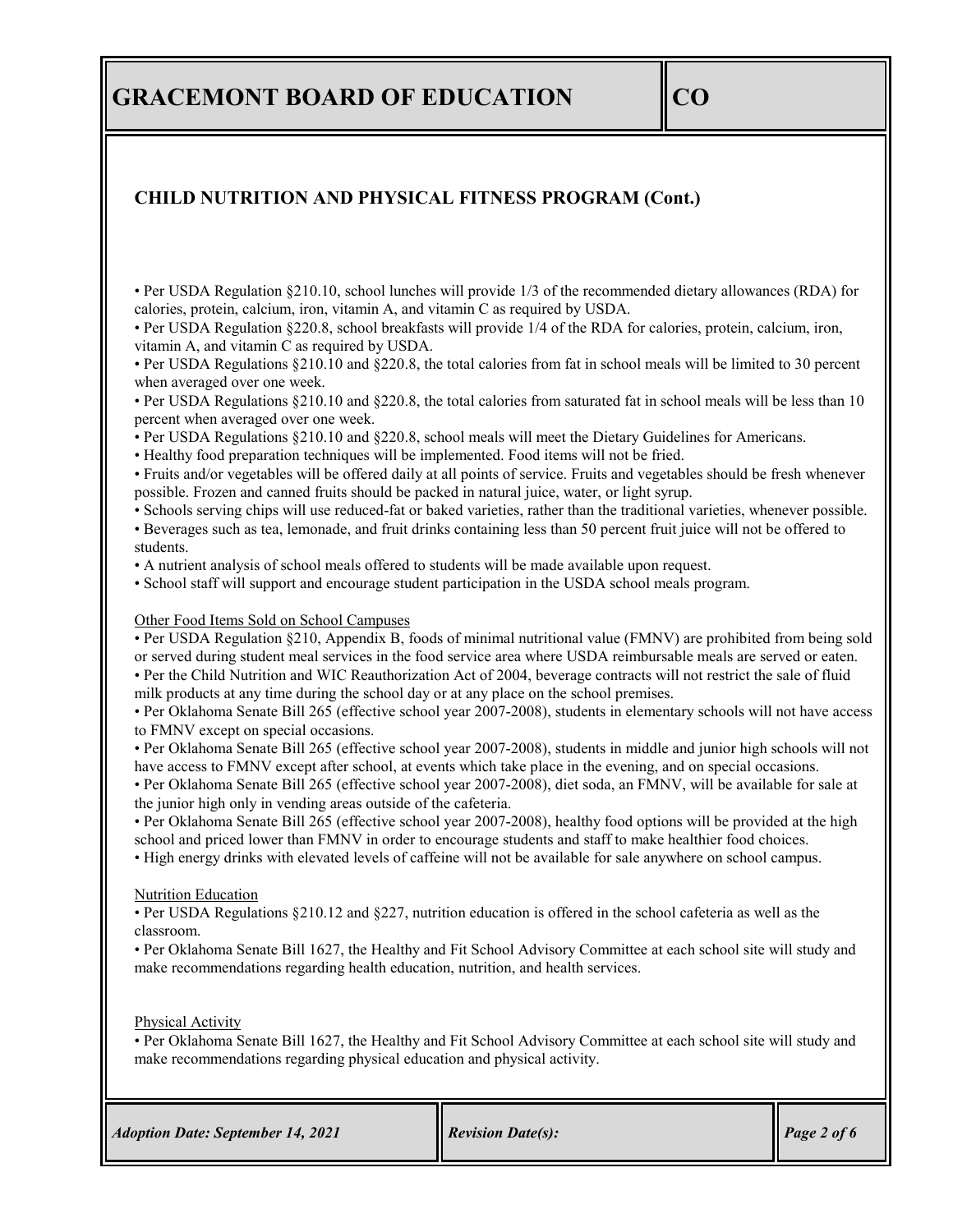• Per Oklahoma Senate Bill 312 (effective school year 2006-2007), students in Grades K through 5 will participate in 60 minutes of physical activity each week.

## **CHILD NUTRITION AND PHYSICAL FITNESS PROGRAM (Cont.)**

• Elementary school sites will provide 20 minutes of daily recess that promotes physical activity beyond what is provided through physical education classes.

• Recess or other physical activity time will not be canceled for instructional make-up time.

• All playgrounds will meet the recommended safety standards for design, installation, and maintenance. School sites will provide adequate equipment (e.g., balls, rackets, and other manipulatives) for every student to be active.

### School-Based Activities

• Per Oklahoma Senate Bill 1627, each school site will establish a Healthy and Fit School Advisory Committee that meets and makes recommendations to the school principal. The school principal shall give consideration to recommendations made by the Healthy and Fit School Advisory Committee.

• Per the school district's Child Nutrition Programs Agreement, school meals may not be used as a reward or punishment.

• Per USDA Regulations §210.12 and §227, students and parents will be involved in the NSLP. Parent and student involvement will include menu-planning suggestions, cafeteria enhancement, program promotion, and other related student-community support activities.

• Students will be provided with a clean, safe, enjoyable meal environment. Students will be provided with an adequate amount of time to eat breakfast and lunch. A minimum of 15 minutes will be provided at breakfast and 20 minutes at lunch.

### Assessment & Implementation

Recent assessment on the implementation of the Local School Wellness policy is available for public view at the Gracemont Public Schools Administration Office by contacting:

Mr. David Garner 417 East McCall Gracemont, OK 73042 Phone: 405-966-2233

### Public Release/Information

Gracemont Public Schools Local School Wellness Policy is available for public view on the School District Website, School Cafeteria and at the Elementary & High School Administration offices. Copies of the Local School Wellness Policy can be obtained by contacting:

Mr. David Garner 417 East McCall Gracemont, Oklahoma 73042 Phone: (405)966-2233

### Review and Update Policies

Gracemont Public School holds an annual meeting to review and update the Local School Wellness Policy. A Copy of our Local School Wellness Policy can be found online at http://www.gracemont.k12.ok.us or in the office of the Superintendent.

Mr. David Garner

417 East McCall

*Adoption Date: September 14, 2021 Revision Date(s):* Page 3 of 6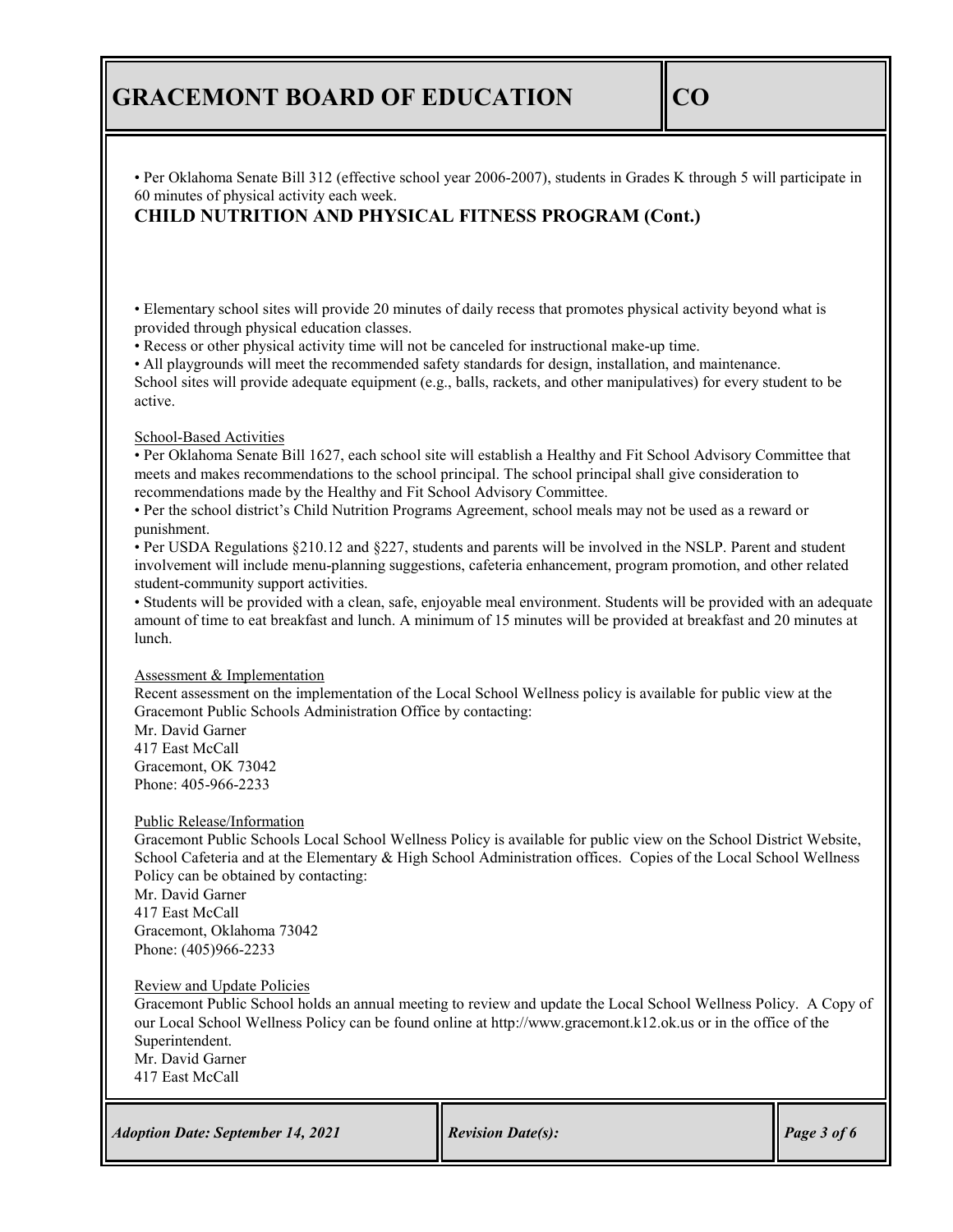Gracemont, OK 73042 Phone: 405-966-2233

## **CHILD NUTRITION AND PHYSICAL FITNESS PROGRAM (Cont.)**

### Stakeholder Awareness

Gracemont Public School welcomes the public to participate in the development, review, update and implementation of the Local School Wellness Policy. The Local School Wellness Policy is reviewed and updated annually by the district and other stakeholders and the meeting date, location, and time is posted on the School District Website at http://www.gracemont.k12.ok.us.

Reviewing and Updating Responsible Parties David Garner, Superintendent/High School Principal Brad Ellis, Dean of Students Lauren Maahs, Math Teacher Cynthia Russell-Child Nutrition Head Cook Savannah Shook-Child Nutrition Director Kandyce Reynolds-High School Student

This School Wellness Policy was adopted by the Board of Gracemont Public Schools at the regularly scheduled meeting on this, the 8th day of June 2021.

*\_\_\_\_\_\_\_\_\_\_\_\_\_\_\_\_\_\_\_\_\_\_\_\_\_\_\_\_\_ \_\_\_\_\_\_\_\_\_\_\_\_\_\_\_\_\_\_\_\_\_\_\_\_\_\_\_\_\_\_\_\_*

Signature

### Curriculum

The Gracemont Board of Education recognizes that healthy eating patterns are essential for students to achieve their academic potential, full physical and mental growth, and lifelong health and well being. To ensure students possess the knowledge and skills necessary to make nutritious food choices for a lifetime, the superintendent shall prepare and implement a comprehensive district nutrition program consistent with state and federal requirements for districts sponsoring the National School Lunch Program and/or the School Breakfast Program. To implement the program, the Superintendent shall adopt and implement a comprehensive curriculum on health, fitness, and nutrition that will provide opportunities for developmentally appropriate instruction for grades K-12. The input of staff, students, parents, and public health professionals in the development of the curriculum will be encouraged.

Nutrition, health, and fitness topics shall be integrated within the sequential comprehensive health education curriculum taught at every grade level, K-12, and coordinated with the district's nutrition and food services operation.

The district shall take a proactive effort to encourage students to make nutritious food choices. The superintendent shall ensure that:

- 1. A variety of healthy food choices are available whenever food is sold or served on district property or at district-sponsored events;
- 2. Schools shall regulate the sale or serving of foods or snacks high in fat, sodium, or added sugars; and

| <b>Adoption Date: September 14, 2021</b> | <b>Revision Date(s):</b> | Page 4 of 6 |
|------------------------------------------|--------------------------|-------------|
|------------------------------------------|--------------------------|-------------|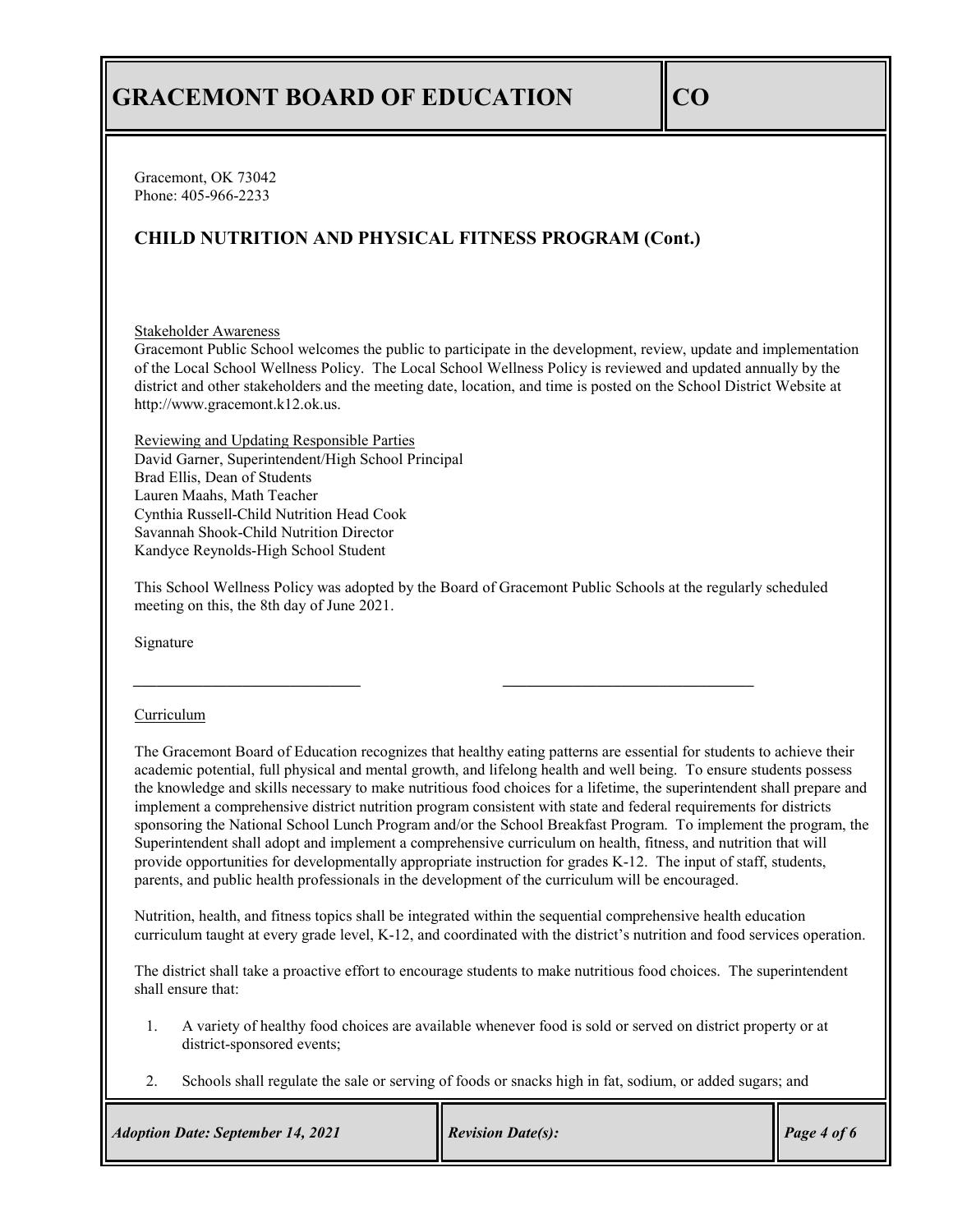3. Nutritious meals served by the school nutrition and food services operation complies with state and federal law.

# **CHILD NUTRITION AND PHYSICAL FITNESS PROGRAM (Cont.)**

#### Child Nutrition Program

The Gracemont Public Schools will operate a school lunch program that will include lunch, and may include breakfast, through participation in the Child Nutrition Programs. The superintendent, in conjunction with the food service supervisor and with the approval of the board of education, will establish and post meal prices.

As required for participation in the Child Nutrition Programs, the board prescribes that:

- a. School lunch is to be made available to all students.
- b. Free and reduced price lunches are to be made available for students who meet the federal income guidelines.
- c. In the operation of the Child Nutrition Programs, no child will be discriminated against because of race, sex, color, national origin, age, or disability. Discrimination complaints under these programs should be filed with the State Department of Education Child Nutrition Programs, 2500 North Lincoln Blvd., Oklahoma City, Oklahoma 73105-4599.

The district shall inform parents of the eligibility standards for free or reduced price meals. Reasonable efforts shall be made to protect the identity of students receiving such meals. A parent has the right to appeal to the superintendent any decision with respect to his/her application for free or reduced price food services.

The district's child nutrition program shall reflect the board's commitment to providing adequate time for instruction to promote healthy eating through nutrition education, serving healthy and appealing foods at district schools, developing food-use guidelines for staff, and establishing liaisons with nutrition service providers, as appropriate. Nutrition education topics shall be integrated within the sequential, comprehensive health education program taught at every grade level, pre-kindergarten through grade 12, and coordinated with the district's nutrition and food services operation.

It is the intent of the board of education that district schools take a proactive effort to encourage students to make nutritious food choices. Meals served in school before the end of the last lunch period shall conform to the U. S. Dietary Guidelines for Americans. Food and beverages sold or served on district grounds or at district-sponsored events shall meet requirements for nutritional standards and/or other guidelines as may be recommended by the district and school health and nutrition committees. The superintendent shall ensure that nutritious foods are available as an affordable option whenever food is sold or served on district property or at district-sponsored events.

The superintendent is directed to prepare rules and regulations to implement and support this policy, including such provisions as may be necessary to address all food and beverages sold and/or served to students at school (i.e., competitive foods, snacks, and beverages sold from vending machines, school stores, and fund raising activities and refreshments that are made available at school parties, celebrations, and meetings), including provisions for staff development, family and community involvement, and program evaluation. The board of education designates the